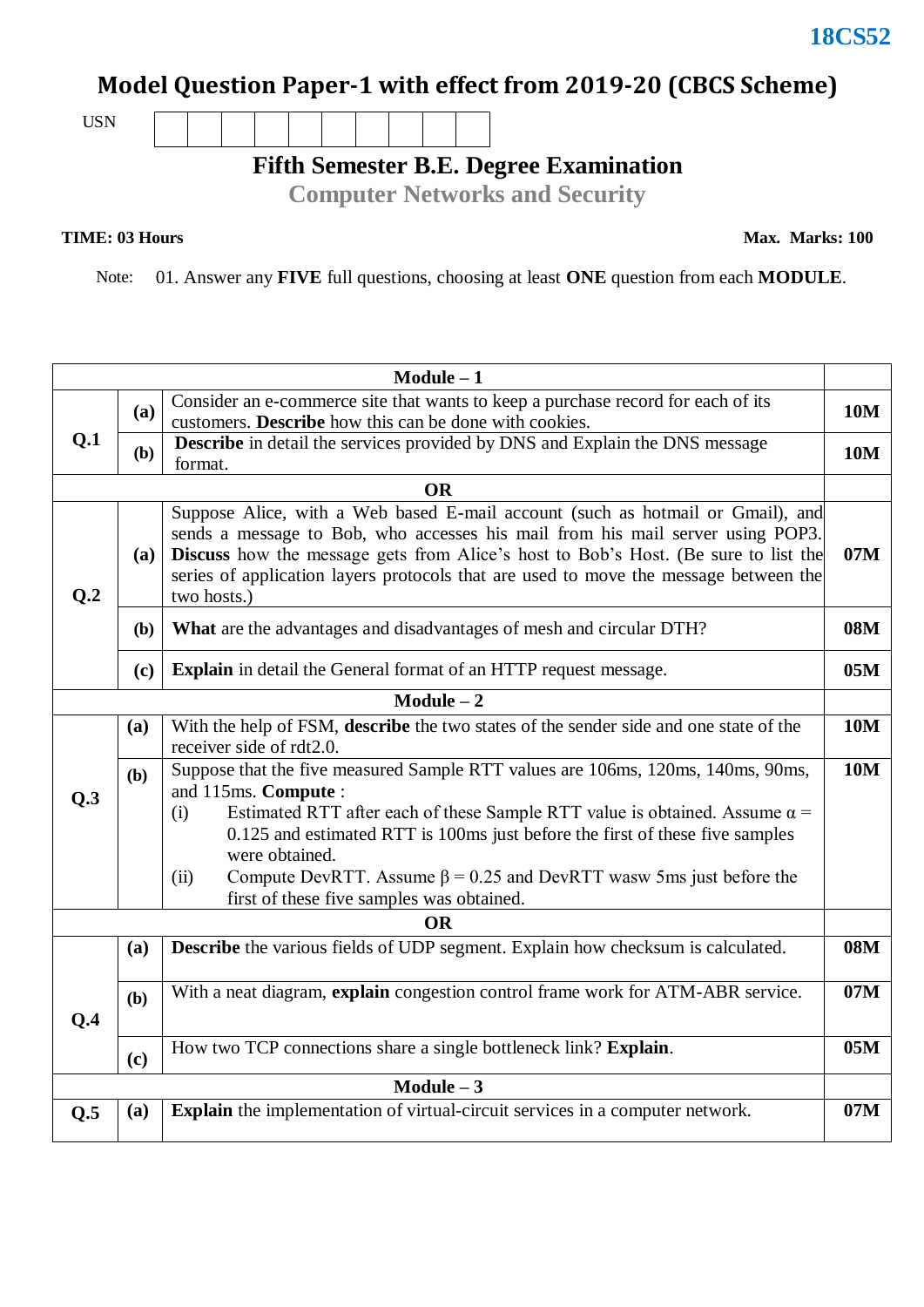## **18CS52**

|              | (b)                                                                 | <b>Compare</b> and contrast IPv4 and IPv6 header fields. Do they have any fields in<br>common. Explain.                                                                                   |            |  |  |  |  |
|--------------|---------------------------------------------------------------------|-------------------------------------------------------------------------------------------------------------------------------------------------------------------------------------------|------------|--|--|--|--|
|              | Explain Distance vector algorithm using three nodes network.<br>(c) |                                                                                                                                                                                           |            |  |  |  |  |
| <b>OR</b>    |                                                                     |                                                                                                                                                                                           |            |  |  |  |  |
| Q.6          | (a)                                                                 | What are the roles played by the IGMP protocol and wide area Multicast routing<br>protocol?                                                                                               |            |  |  |  |  |
|              | (b)                                                                 | <b>Illustrate</b> Routing Information Protocol (RIP) with suitable diagram                                                                                                                |            |  |  |  |  |
|              | (c)                                                                 | <b>Explain</b> 4 types of hierarchical OSPF routers                                                                                                                                       |            |  |  |  |  |
| $Module - 4$ |                                                                     |                                                                                                                                                                                           |            |  |  |  |  |
|              | (a)                                                                 | Explain public key cryptography protocols.                                                                                                                                                | <b>10M</b> |  |  |  |  |
| Q.7          | (b)                                                                 | Assume that in round 4 of a DES process for a message, L <sub>4</sub> =4de5635d(in Hex), R <sub>4</sub> =<br>3412a90e (in Hex) and $K_5$ = be1142 7e6ac2 (in Hex). Find $R_5$ and $L_5$ . | <b>10M</b> |  |  |  |  |
| <b>OR</b>    |                                                                     |                                                                                                                                                                                           |            |  |  |  |  |
| Q.8          | <b>(a)</b>                                                          | In the Diffie-Hillman key exchange protocol, <b>prove</b> that the two keys $k_1$ and $k_2$ are<br>equal.                                                                                 |            |  |  |  |  |
|              | (b)                                                                 | Discuss the following: (i) Secure Hash Algorithm (ii) Firewalls                                                                                                                           | <b>10M</b> |  |  |  |  |
| $Module - 5$ |                                                                     |                                                                                                                                                                                           |            |  |  |  |  |
|              | (a)                                                                 | <b>Explain</b> briefly how DNS redirects a users request to a CDN server                                                                                                                  | <b>10M</b> |  |  |  |  |
| Q.9          | (b)                                                                 | With a neat diagram explain the naïve architecture for audio/video streaming                                                                                                              | <b>10M</b> |  |  |  |  |
| <b>OR</b>    |                                                                     |                                                                                                                                                                                           |            |  |  |  |  |
|              | (a)                                                                 | Write a short notes on (i) Netflix video streaming platform (ii) VoIP with Skype                                                                                                          | <b>10M</b> |  |  |  |  |
| Q.10         | (b)                                                                 | With a neat diagram explain the RTP header fields                                                                                                                                         | <b>10M</b> |  |  |  |  |